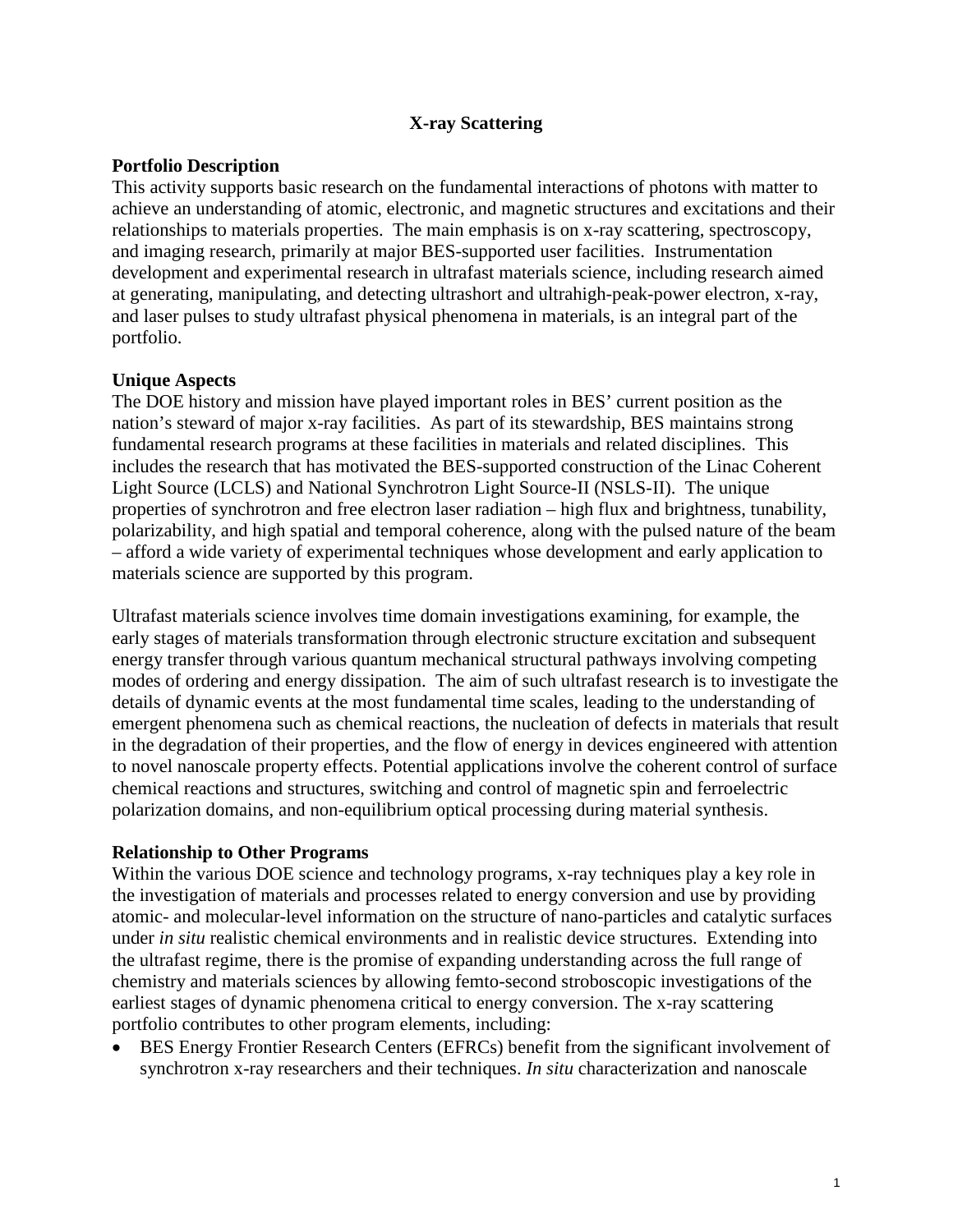tracking of active materials in realistic energy conversion environments enhances the activities of several EFRCs.

The scattering program interfaces with other programs in BES dealing with scattering theory and models:

- Soft matter and biophysical materials interrogation through techniques such as grazing incidence small angle scattering and resonant soft x-ray scattering;
- Geosciences research through high pressure x-ray scattering techniques; and
- Spectroscopy applied to heavy element chemistry.

Coordination with other agencies includes:

- Joint funding (with NNSA) of the HPCAT beamline at the Advanced Photon Source optimized for high pressure condensed matter science.
- Predictive materials sciences activities and the associated theory, modeling, characterization and synthesis research are coordinated with other federal agencies through the National Science and Technology Council Subcommittee on the Materials Genome Initiative.
- Active interactions occur with the National Science Foundation through workshops, joint support of National Academy studies in relevant areas, and communication about research activities.

# **Significant Accomplishments**

This program supports groups that have contributed to the development of such powerful techniques as inelastic x-ray scattering, x-ray absorption structural spectroscopy, x-ray microscopy, nanoscale focused beam diffraction, time-resolved spectroscopy, and resonant x-ray scattering providing specific chemical, magnetic, and excitation contrast.

Recent accomplishments include:

- Sensitive measurements of surface segregated atomic and electronic structure in new catalysis alloys and nano-particles, as well as measurements of distortions in the atomic ordering resulting from the interfacial constraints on perovskite oxide films which exhibit unique magnetic and electron transport behavior.
- Progress in understanding the rich magnetic and electronic structure of correlated electron materials continues in terms of mapping out phase boundaries and determining the nature of the competing quantum interactions behind transitions in physical properties.
- Refined *in situ* techniques have become more adept at probing small samples, surfaces, and interfaces under extreme processing environments of temperature, pressure, and reactive gases.
- When a material is excited by light or thermal energy to non-equilibrium states, different pathways back to equilibrium often have different time scales. Recent experiments in ultrafast science have employed multiple probes with different sensitivity to various relaxation mechanisms. Fresh results are beginning to tease out the faster dynamics of electronic structure from the slower recovery of atomic motion and lattice strain.

# **Mission Relevance**

The increasing complexity of DOE mission-relevant materials such as superconductors, semiconductors, and magnets requires ever more sophisticated scattering techniques to extract